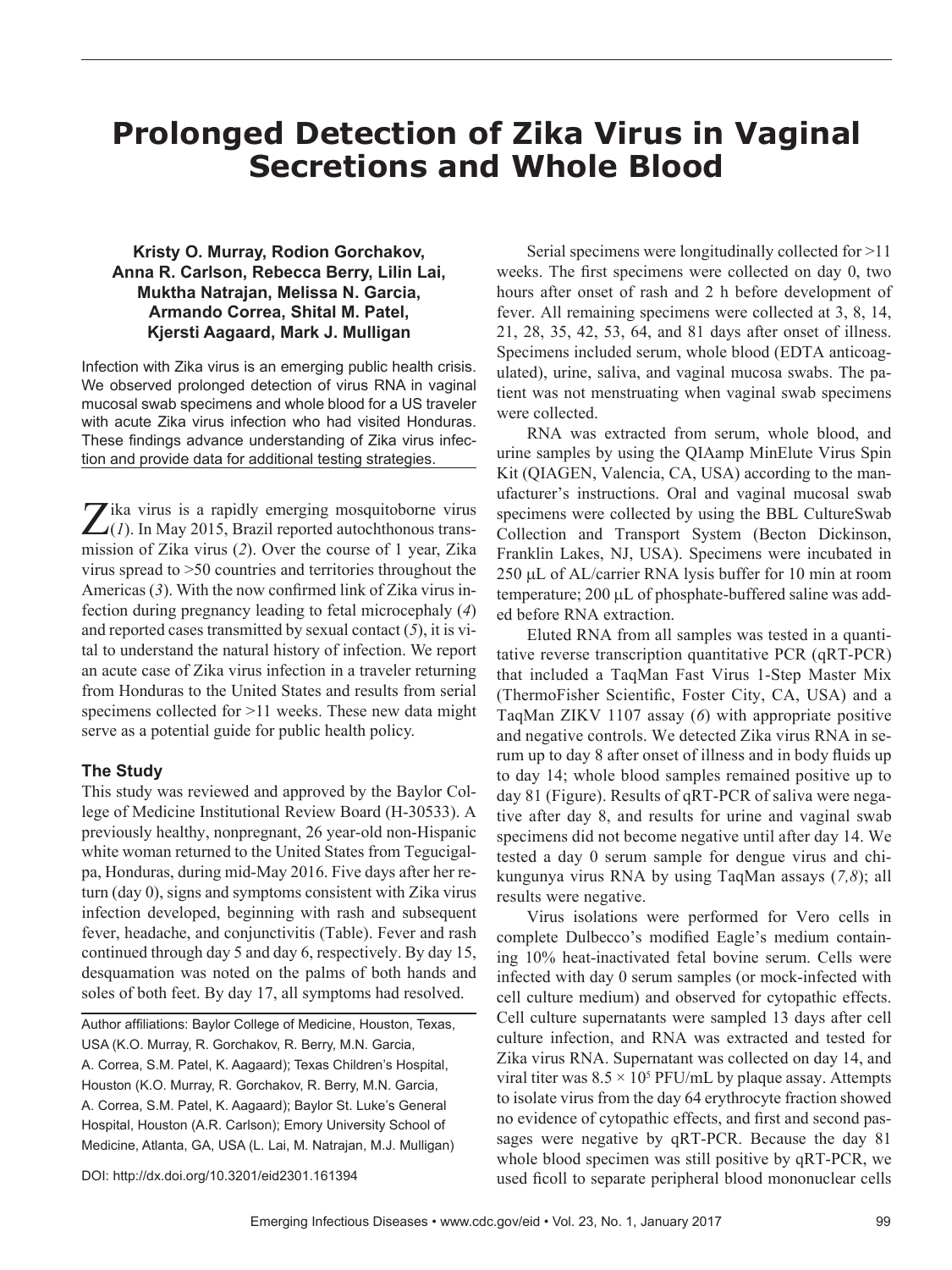### **DISPATCHES**

| Day after     |                                                       |
|---------------|-------------------------------------------------------|
| illness onset | Signs and symptoms and clinical progression           |
| $\Omega$      | Red, mottled, flat rash on stomach, back, and         |
|               | neck with pruritic progression over 24 h.             |
|               | Approximately 4 hours after first appearance of       |
|               | the rash, the patient became febrile (temperature     |
|               | 101.7°F), fatigued, and a headache developed.         |
| 1             | Rash spread to the legs and upper arms,               |
|               | continuing to appear flat, mottled, and became        |
|               | pruritic. Fatigue persisted, along with headache      |
|               | with light sensitivity, myalgias (particularly in the |
|               | back and shoulders), and nausea with anorexia.        |
|               | The patient reported that her eyes were painful to    |
|               | open, but upon examination, the eyes appeared         |
|               | normal with no redness or swelling.                   |
| 3             | The rash continued to progress to the entire body,    |
|               | but with decreasing pruritus and increasing           |
|               | papular appearance. Conjunctivitis and cervical       |
|               | adenopathy were noted on physician                    |
|               | examination, and the patient reported increased       |
|               | myalgias and dysphagia, with development of           |
|               | painful vesicles throughout the oral mucosa.          |
| $\frac{5}{6}$ | Fever resolved                                        |
|               | Rash and sore throat resolved                         |
| 15            | Desquamation was noted on palms of both hands         |
|               | and soles of both feet                                |
| 17            | Resolution of all signs and symptoms                  |

**Table.** Timeline of acute signs and symptoms and clinical progression/resolution for a 26-year-old woman infected with Zika virus who returned from Honduras to the United States

and erythrocytes and found that erythrocytes were the only fraction positive for Zika virus RNA. The partial sequence of the virus we isolated was submitted to GenBank under accession no. KX928077.

On day 8, plasma was evaluated by using an ELISA (*9*) to assess IgM and IgG binding to Zika virus envelope protein (Zika Virus Envelope Recombinant Protein, #R01635; Meridian Life Sciences, Memphis, TN, USA); positive results were obtained. Plasma-neutralizing antibodies against Zika virus were detected (50% focus reduction neutralization test titer 1:1,438), but neutralization of dengue virus serotypes 1–4 was not detected. These findings indicated a robust Zika virus–specific humoral response.

## **Conclusions**

Given recent concerns regarding the ongoing epidemic of Zika virus disease, there is an urgent need to document the natural history of infection and assess transmission risk through nonvector routes. We had the unique opportunity to prospectively monitor the clinical and virologic course of Zika virus infection in a patient starting on day 0.

We detected viral shedding in vaginal secretions up to day 14. Only 1 human study reported Zika virus RNA in cervical mucous up to day 11 after onset of signs and symptoms (*10*). These findings are supported by recent results for 2 animal models. Zika virus (Asian lineage strain) RNA was detected in vaginal swab specimens obtained on days 1 and 7 postinfection of nonpregnant female rhesus

macaques (*11*). Zika virus replication was also detected in vaginal mucosa of mice (*12*).

We could not determine whether positive results by qRT-PCR indicated replicating virus. With the recent finding of possible female-to-male virus transmission (*5*), infectious virus might be present in the vaginal canal and could serve as a risk for sexual or intrapartum transmission.

We detected viral RNA in serum up to 8 days and in whole blood up to 81 days after onset of illness. Diagnosis of infection currently relies mostly on PCR detection of Zika virus in serum. With concerns for Zika virus infection during pregnancy, screening of whole blood might be more sensitive in identifying infected patients, particularly if an asymptomatic patient has traveled from an area where exposure is a concern, had high-risk sexual contact, or is convalescing and PCR for a serum sample would probably yield a negative result.

Our observation is further supported by another recent study that found whole blood samples positive for Zika virus by PCR up to 2 months postinfection (*13*). In our study, we confirmed that a positive result was attributed to the erythrocyte component of whole blood, similar to what has been found in studies of West Nile virus (*14,15*). One study found that West Nile virus adheres to erythrocytes and could infect Vero cells (*14*). Although we did not observe infectious virus associated with erythrocyte positivity for Zika virus at day 64, this finding is still of concern and requires further investigation. Because the last whole blood sample collected on day 81 was positive for Zika virus RNA, follow-up testing will continue to define the longevity of viremia in whole blood.

In conclusion, this case study advances understanding of the natural history of Zika virus. It provides new findings, including detection of Zika virus RNA in vaginal



**Figure.** Quantitative reverse transcription PCR cycle threshold values over time (days after onset of illness) for whole blood, serum, urine, saliva, and vaginal mucosal swab specimens obtained from a 26-year-old woman infected with Zika virus who returned from Honduras to the United States. A cutoff value for a negative result was established at a cycle threshold of 40 (black horizontal line).